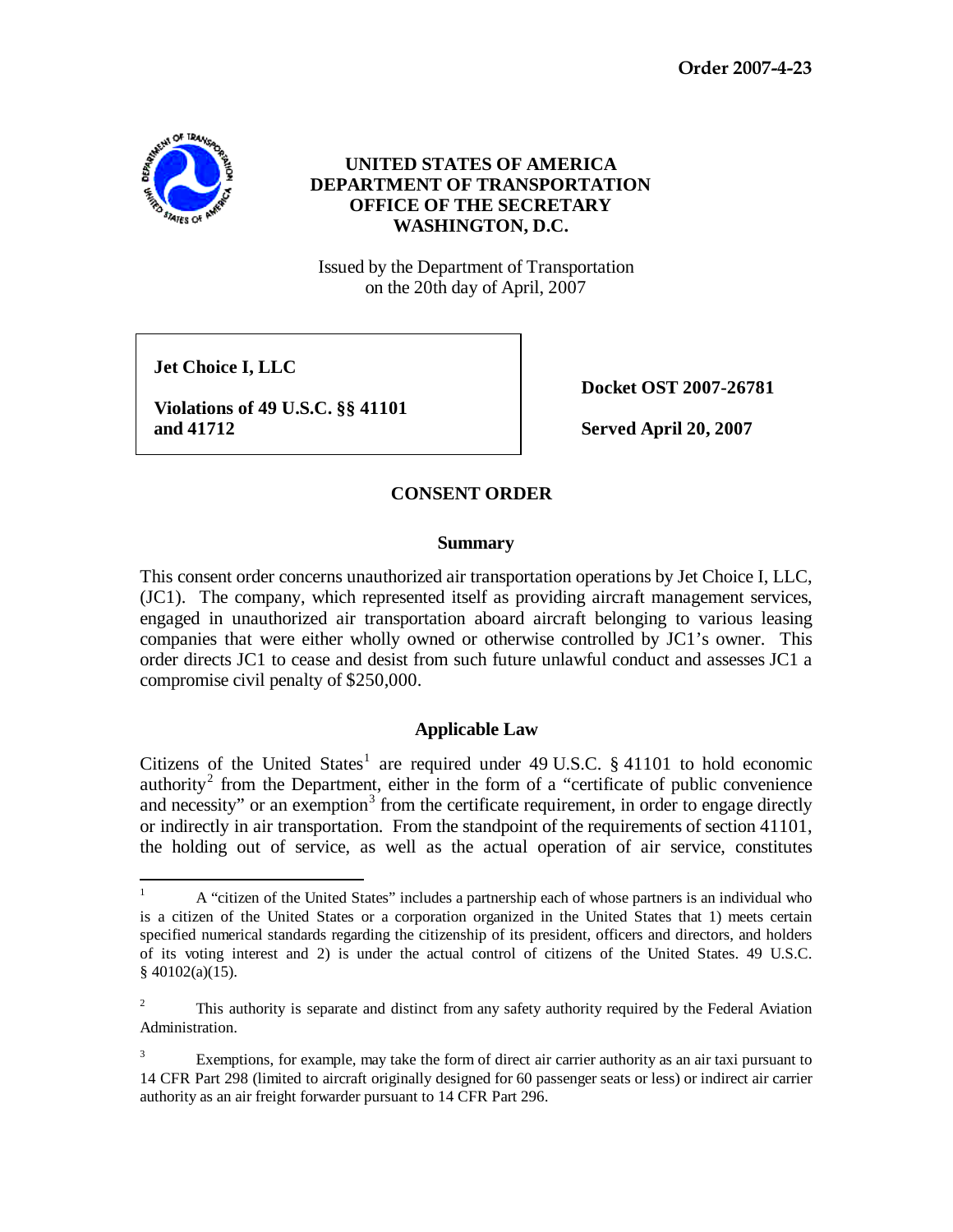"engaging" in air transportation.<sup>[4](#page-1-0)</sup> "Air transportation" is the transportation of passengers or property by air as a common carrier between two places in the United States or between a place in the United States and a place outside of the United States or the transportation of mail by air.<sup>[5](#page-1-1)</sup> In the context of aviation, a "common carrier" is a person or other entity that, for compensation or hire, holds out and/or provides to the public transportation by air between two points.<sup>[6](#page-1-2)</sup>

A holding out can occur by direct means<sup>[7](#page-1-3)</sup>, by indirect means<sup>[8](#page-1-4)</sup>, or by reputation<sup>[9](#page-1-5)</sup>. A carrier that limits its holding out and/or provision of air service to a defined class or segment of the public (e.g., country music stars, baseball teams, or high net-worth individuals) is a common carrier nonetheless if it indicates a willingness to serve all within the class.<sup>10</sup> Whether air service is or has been "held out" is determined by an objective analysis of the carrier's conduct rather than by the carrier's characterization of the nature of its operations or by any motive the carrier ascribes to its operations.<sup>[11](#page-1-7)</sup>

Engaging in air transportation without the proper economic authority (i.e., a certificate or an exemption) from the Department violates 49 U.S.C. § 41101. Under Department enforcement case precedent, violations of section 41101 also constitute unfair and deceptive practices and unfair methods of competition in violation of 49 U.S.C.  $\S$  417[12](#page-1-8).<sup>12</sup>

<span id="page-1-2"></span><sup>6</sup> *Woolsey v. National Trans. Safety Bd.*, 993 F.2d 516, 522-23 (5<sup>th</sup> Cir. 1993).

<span id="page-1-3"></span><sup>7</sup> E.g., *Airmark Aviation, Inc., Violations of 49 U.S.C. § 1371,* Order 92-2-14 (Feb. 11, 1992)(carrier obtained charter customers through a sales presentation given by the carrier's president).

<span id="page-1-4"></span><sup>8</sup> E.g., *Contract Air Cargo, Inc., Violations of 49 U.S.C. §§ 41101 and 41712,* Order 2005-3-39 (Mar. 30, 2005)(carrier *inter alia* performed sub-service for direct air carriers that were licensed to engage in air transportation and transported the cargo of an air freight forwarder that was engaging indirectly in air transportation pursuant to 14 CFR Part 296); *IDM Corporate Aviation Services, LLC, Violations of 49 U.S.C. §§ 41101 and 41712,* Order 2007-2-6 (Feb. 5, 2007)(carrier provided lift to customers obtained by an air charter broker acting as the carrier's agent).

<span id="page-1-5"></span><sup>9</sup> E.g., *Principal Air Services, LLC, and David C. Bernstein, Violations of 49 U.S.C. §§ 41101 and 41712,* Order 2006-7-13 (Jul. 11, 2006)(by serving a number of customers, carrier engaged in a course of conduct that evinced a willingness to provide passenger air transportation to the public); see also *Southeast Airlines, Enforcement Proceeding*, 32 C.A.B. 1281, 1285 (1961) citing *Transocean Air Lines, Inc., Enforcement Proceeding*, 11 C.A.B. 350, 353 (1950).

<span id="page-1-6"></span><sup>10</sup> *Woolsey,* 993 F.2d at 524 n.24; *Intercontinental, U.S., Inc., Enforcement Proceeding*, 41 C.A.B. 583, 601 (1965).

<span id="page-1-7"></span><sup>11</sup> *Southeast Airlines,* 32 C.A.B. at 1285; *M & R Investment Co., Inc.,*33 C.A.B. 1, 14 (1961).

<span id="page-1-8"></span><sup>12</sup> E.g., *SportsJet, LLC, Violations of 49 U.S.C. §§ 41101 and 41712,* Order 2003-12-23 (Dec. 29, 2003).

<span id="page-1-0"></span>Prior to 1994, when Title 49 of the United States Code was recodified and simplified, 49 U.S.C. § 41101 stated that no carrier could "engage" in air transportation without appropriate authority. Although the wording of section 41101 now states that what is prohibited is "providing" air transportation without authority, Congress made clear when it recodified Title 49 that in doing so it did not intend any substantive change to the statute. Act of July 5, 1994, Pub. L. 103-272, § 6(a), 108 Stat. 745, 1378.

<span id="page-1-1"></span><sup>&</sup>lt;sup>5</sup> 49 U.S.C. §§ 40102(a)(5),(a)(23), and (a)(25).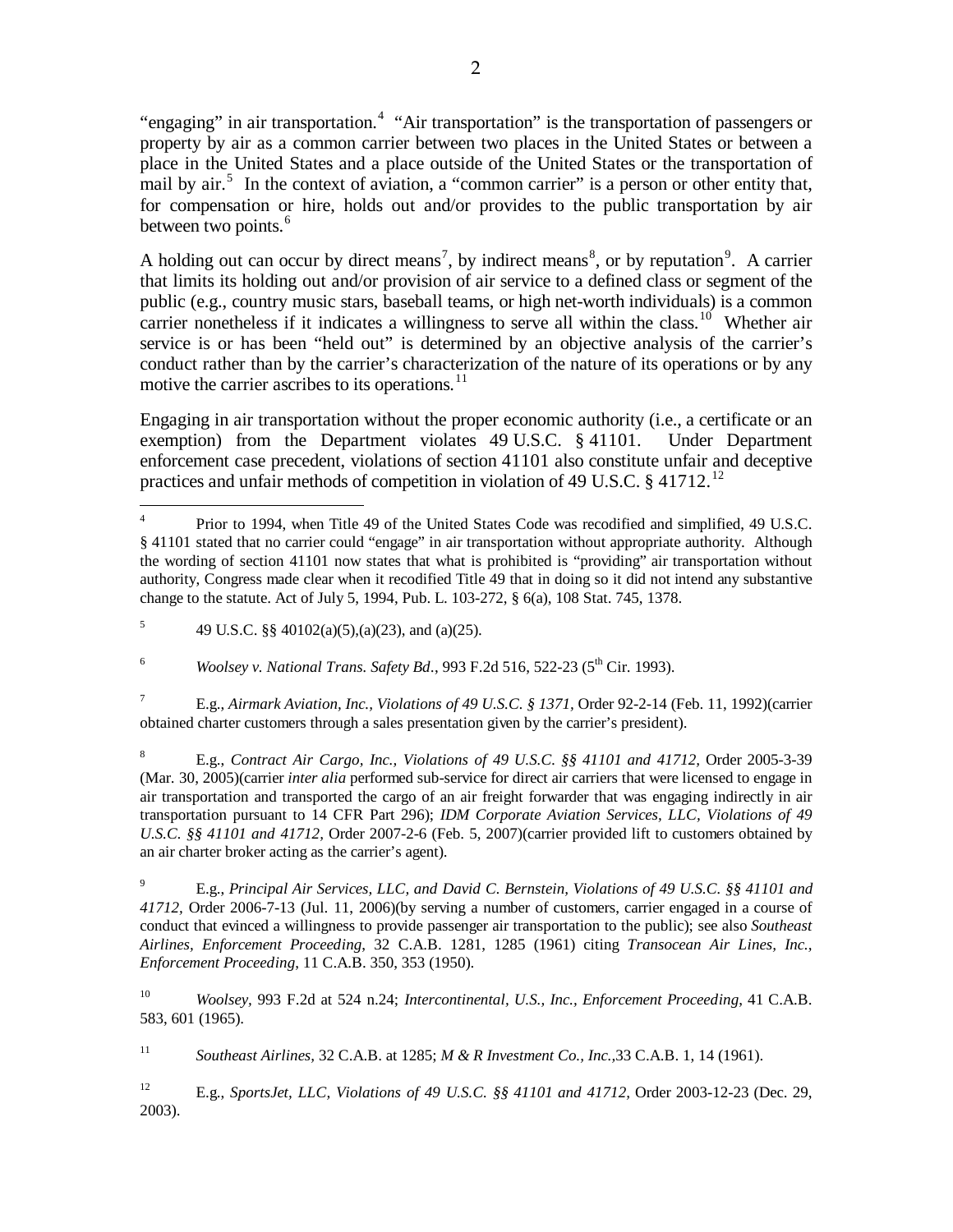#### **Background**

JC1 is a citizen of the United States for aviation licensing purposes. It is also a Minnesota limited liability company that was organized on January 13, 2003, and specializes in aircraft management services. JC1 has never owned or leased any aircraft in its own right. Since its inception, JC1 has been wholly owned by the same individual. Also on January 13, 2003, a second Minnesota limited liability company, Jet Choice II (JC2), was organized. At that time, it, too, was wholly owned by the same individual who owned and continues to own JC1. JC2, which has no employees, leases, through its agent, JC1, (see discussion of the JC1/JC2 management agreement, below) seven Dassualt Falcon aircraft from nine separate aircraft holding companies, each of which owns either an undivided or a half-share in one aircraft. Five of the aircraft holding companies are ultimately 100% owned by the owner of JC1. Together, these five companies<sup>[13](#page-2-0)</sup> own a whole or a part stake in six of the seven aircraft that JC2 leases. Prior to November 2006, neither, JC1, its owner, JC2, nor any of the aforementioned aircraft holding companies held effective economic authority from the Department to engage in air transportation.<sup>[14](#page-2-1)</sup>

JC1 and JC2 entered into a management agreement that was signed for JC1 by its owner in his capacity as JC1's president and for JC2 by the same individual in his capacity as JC2's president. (At the time, this individual held a 100% ownership stake in both companies and served as the sole governor on JC2's board of governors.) The nature of the agreement was such that it gave JC1 plenipotentiary power over JC2. For example, JC1 agreed to provide JC2 with "key executives to serve as managers of [JC2] to oversee all of the day-to-day finances and operations of the company… ." The agreement *inter alia* empowered certain JC1 employees deemed "key executives" to enter into "any and all contracts" on behalf of JC2 relating to the purchase, sale, or lease of aircraft by JC2, to "employ, schedule, and provide" flight crews for any aircraft owned or leased by JC2, to arrange for the "hangaring, maintenance, and insurance" of these aircraft, to market and sell "Membership Units" in JC2, to determine the "appropriate purchase price" for said units, and to "directly bill and collect hourly usage, monthly service, and incidental fees" from JC2 members. The management agreement also specified that JC2 would "retain operational control as well as possession, command, and control of all aircraft," rather than JC2's members in their individual or personal capacities.

In return for JC1's services pursuant to the management agreement, JC2 agreed to pay JC1 "all hourly usage, monthly service and incidental fees collected from [JC2's] Members" that

 $\overline{a}$ 

<span id="page-2-0"></span><sup>&</sup>lt;sup>13</sup> Minnesota Choice Aviation, Inc., (owns 100% of one Falcon 10); Minnesota Choice Aviation II, LLC, (owns 100% of one Falcon 50); Minnesota Choice Aviation III, LLC, (owns 100% of one Falcon 900); Minnesota Choice Aviation IV, LLC, (shares ownership of one Falcon 50 with another otherwise unrelated company); and Minnesota Choice Aviation V, LLC, (shares ownership of one Falcon 20 and one Falcon 50 with two otherwise unrelated companies).

<span id="page-2-1"></span><sup>&</sup>lt;sup>14</sup> On June 2, 2005, JC1 registered with the Department as an air taxi pursuant to 14 CFR Part 298. On November 2, 2006, JC1 received an Air Carrier Certificate and 14 CFR Part 135 Operations Specifications from the FAA. A carrier's DOT economic authority does not become effective until the carrier also receives effective FAA safety authority for the type of operations proposed.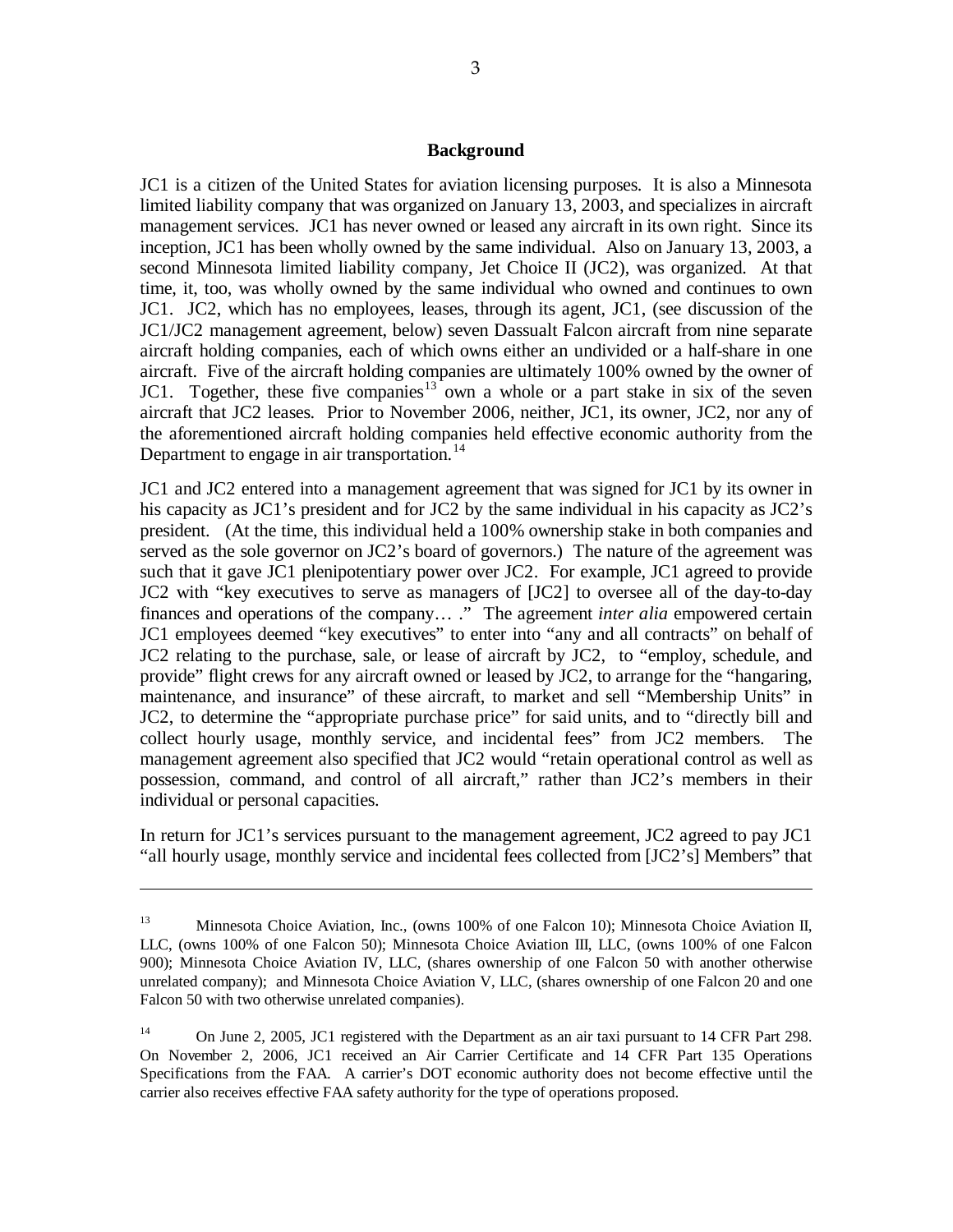remained after JC2 paid the rent on its leases with the nine aforementioned aircraft holding companies. JC1 does not provide aircraft management services to any company other than JC2 and JC1 has no operating revenue other than that which it collects from JC2 or receives directly from JC2's members.

In the execution of JC1's marketing responsibilities pursuant to the JC1-JC2 management agreement, JC1 arranged sponsorships of public events, including a golf tournament and a charity auction, at which air services under the name "Jet Choice" were offered. JC1 also sought prospective customers for partially refundable "membership units" in JC2 through a "Jet Choice" Internet website and through brochures touting, *inter alia*, "the benefits associated with owning your own plane without all of the hassles [of owning your own aircraft]." Since then, JC2's membership has grown to include a number of high net-worth individuals and various companies, at least one of which is a major professional sports franchise.

To obtain a "membership unit" in JC2, prospective members needed only to make a "capital contribution" that entitled them, depending on the amount of their payment, to 50, 100, 150, or 200 "annual hours" on one of the various Falcon aircraft leased by JC2. Prospective members could also have purchased fractions of membership units. The only requirements for membership were the ability to pay the "capital contribution" and a willingness to otherwise abide by the terms of the membership agreement.

Upon acquiring a membership unit, new members were required to pay directly to JC1 a mandatory "monthly service fee" and an "hourly pilot fee" based on actual flight hours used. Purchase of a whole or a fraction of a "membership unit" in JC2 did not confer an ownership or leasehold interest *in an aircraft* (those interests were retained ultimately by the owner of JC1 and the other owners of the aircraft holding companies), but rather merely the *right to travel* on-board an aircraft for a specified number of hours per year. [15](#page-3-0) 

### **Conclusion**

We conclude that JC1 held out and provided air transportation without economic authority in violation of 49 U.S.C. §§ 41101 and 41712. In simple terms, JC1, utilizing JC2 and the various commonly owned and/or controlled aircraft holding companies provided air transportation to the members of JC2.

Where more than one person or entity are involved in providing the elements of air transportation, we examine the relationship between the parties, with particular focus on the *indicia* of common control or coordination of action.<sup>[16](#page-3-1)</sup> In the instant case, the sources of the

<span id="page-3-0"></span><sup>&</sup>lt;sup>15</sup> We note that the relationship between JC2's members and JC2 appears to incorporate certain fundamental characteristics of a fractional ownership program without meeting all of the requirements applicable to such operations as set forth in 14 CFR 91.1001, *et seq*. This issue and whether, as a practical matter, JC1, JC2, JC2's members in their individual capacities, or some other entity exercised operational control over the flights carrying JC2's members are matters falling under the purview of the Federal Aviation Administration.

<span id="page-3-1"></span><sup>16</sup> E.g., *Agro Air Associates, Inc. and Trans International Crew Leasing, Inc., Violations of Section 401 of the Federal Aviation Act Enforcement Proceeding,* Order 91-2-6 (Feb. 7, 1991)(related companies, both of which lacked economic authority, acted jointly in order to provide pilots and aircraft for common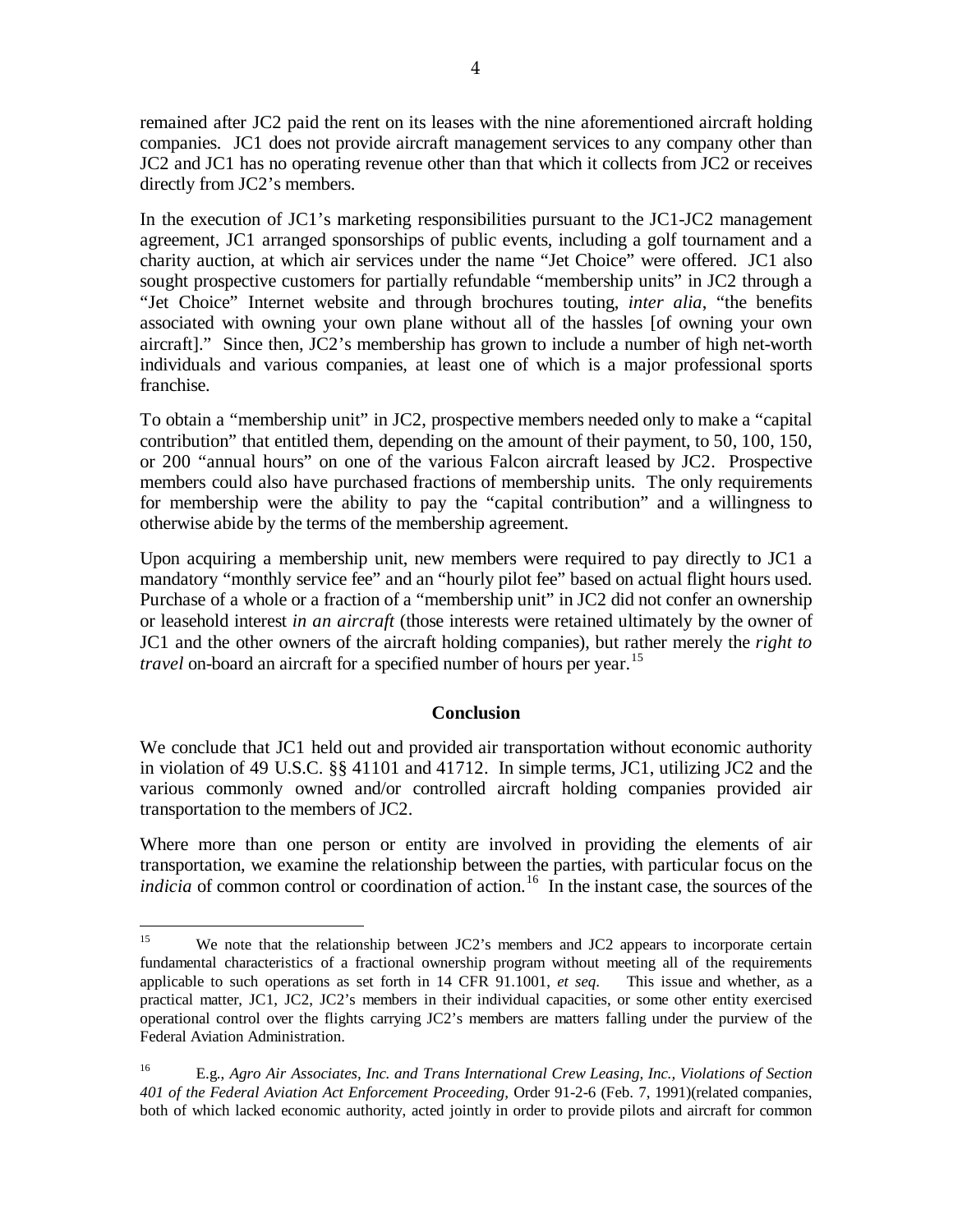pilots, aircraft, and support services were commonly controlled. With respect to the one aircraft used that was not wholly or partially owned by the owner of JC1, its use was nonetheless indirectly controlled through the JC1-JC2 management agreement. We note that JC2 has no employees and that the "key personnel" of JC1 were vested with plenipotentiary powers to enter into "any and all contracts" on behalf of JC2, including all aircraft leases. Thus, JC1 controlled every component of the transportation services that JC2's members consumed, including the aircraft on which they traveled. Accordingly, JC1 was an air carrier.

On the question of whether JC1 held out air transportation to the public, its solicitations at various public events unambiguously constituted a direct holding out to the public of air transportation, as did the advertisement of JC2 "membership units" by JC1 on the Internet and through brochures. The fact that JC2's membership may have been drawn solely from wealthy individuals and companies is immaterial to our analysis, as a carrier's status as a common carrier is not altered by the fact that it limits its marketing and services to a class or segment of the general public. Moreover, even if it did not directly hold out, JC1 transported a large number of entities, i.e., JC2's members, thereby engaging in a course of conduct that evinced a willingness to provide passenger air transportation to the public and, as such, constituted a holding out of common carriage via reputation. Although JC1 has argued that it did not hold out via reputation (or in any other manner), the number of customers that JC1 served far exceeds any reasonable interpretation of the boundaries of private carriage for hire under relevant precedent.<sup>[17](#page-4-0)</sup>

### **Mitigation**

JC1 notes that, throughout this matter, it has cooperated with the Office of Aviation Enforcement and Proceedings (Enforcement Office). JC1 states that any violation of the Department's economic licensing requirement was inadvertent and that there is no evidence suggesting that JC1 engaged in deliberate or evasive conduct in an effort to circumvent government regulations. JC1 points out that, prior to the Department's investigation, it had applied for an air taxi registration pursuant to 14 CFR Part 298 and had begun the process of obtaining the requisite safety authority from the Federal Aviation Administration. Moreover, after being contacted by the government regarding possible legal problems with the operations of JC1 and JC2, JC1 states that, for a period of time, all flights for JC2

 $\overline{a}$ 

carriage operations in a manner tantamount to a wet lease, thereby violating the licensing requirement of section 401 of the Federal Aviation Act, now recodified as 49 U.S.C. § 41101).

<span id="page-4-0"></span><sup>&</sup>lt;sup>17</sup> In what it termed "a close one," the Civil Aeronautics Board (CAB), which held jurisdiction over aviation economic licensing prior to the Department, deemed as private certain air service operations by Part 125 operators Zantop International Airlines (Zantop) and Air Traffic Service Corporation (ATSC) that involved transporting cargo pursuant to contracts with the three major American automobile manufacturers, plus a *de minimus* level of non-automotive related traffic. *Automotive Cargo Investigation*, 70 C.A.B. 1540, 1554 (1976). Aside from the very small number of customers served by Zantop and ATSC, the CAB's decision in this case appeared predicated substantially on the fact that, at the time, duly licensed common carriers had "no meaningful capability" to provide service equivalent to that needed by the "Big Three." *Id*. at 1553. Today, by contrast, there are numerous duly licensed common carriers with the capability to provide air transportation service similar if not equivalent to that which JC1 provides.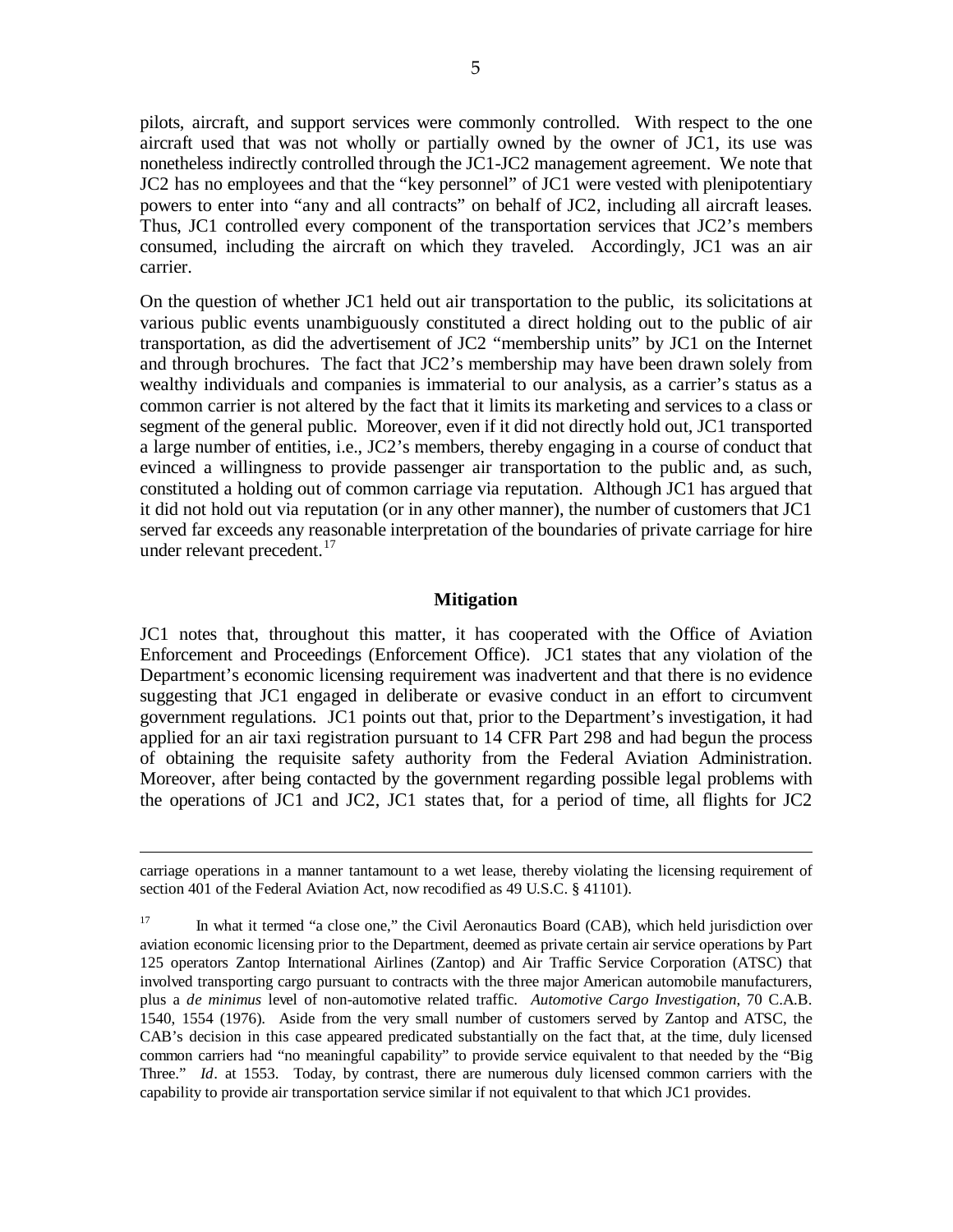members were performed by third-party licensed Part 135 air taxi operators at the personal expense of JC1's owner.

### **Decision**

The Enforcement Office views seriously the violations of the Department's licensing requirements by Jet Choice I, LLC. After a careful examination of all of the available information, including that provided by the carrier, the Enforcement Office continues to believe that enforcement action is warranted. In this connection and in order to avoid litigation, the Enforcement Office and Jet Choice I, LLC, have reached a settlement of this matter. Without admitting or denying the violations described herein, Jet Choice I, LLC, agrees to the issuance of this order to cease and desist from future violations of 49 U.S.C. §§ 41101 and 41712 by engaging in air transportation directly or indirectly, and to the assessment jointly and severally of \$250,000 in compromise of potential civil penalties otherwise assessable. Of this total amount, \$125,000 shall be paid under the terms described below. The remaining \$125,000 shall be suspended for 15 months following the date of issuance of this order and then forgiven, unless Jet Choice I, LLC, violates this order's cease and desist, reporting, or payment provisions, in which case the entire unpaid amount shall become due and payable immediately and Jet Choice I, LLC, may be subject to further enforcement action. This compromise is appropriate in view of the nature and extent of the violations in question and serves the public interest. Moreover, it creates a deterrent to future air transportation operations without appropriate economic authority by Jet Choice I, LLC, as well as by other similarly situated entities.

This order is issued under the authority contained in 49 CFR 1.57a and 14 CFR 385.15.

## ACCORDINGLY,

1. Based on the above discussion, we approve this settlement and the provisions of the order as being in the public interest.

2. We find that Jet Choice I, LLC, violated 49 U.S.C. § 41101, as described above, by engaging in air transportation without appropriate economic authority.

3. We find that by engaging in the conduct described in paragraph 2, above, Jet Choice I, LLC, engaged in an unfair and deceptive practice and an unfair method of competition in violation of 49 U.S.C. § 41712.

4. We order Jet Choice I, LLC, and all other entities owned or controlled by, or under common ownership with Jet Choice I, LLC, and their successors and assignees to cease and desist from further similar violations of 49 U.S.C. §§ 41101 and 41712.

5. We order Jet Choice I, LLC, to submit to the Office of Aviation Enforcement and Proceedings on the one-year anniversary of the date of issuance of this order a sworn statement from a responsible company official that Jet Choice I, LLC, has not engaged in scheduled passenger operations or operations using large aircraft as defined in 14 CFR Part 298. Said statement shall include a list of the dates, times, and routes of all Jet Choice I, LLC, operations in the preceding 12 months and specifying the aircraft type used to perform those operations.